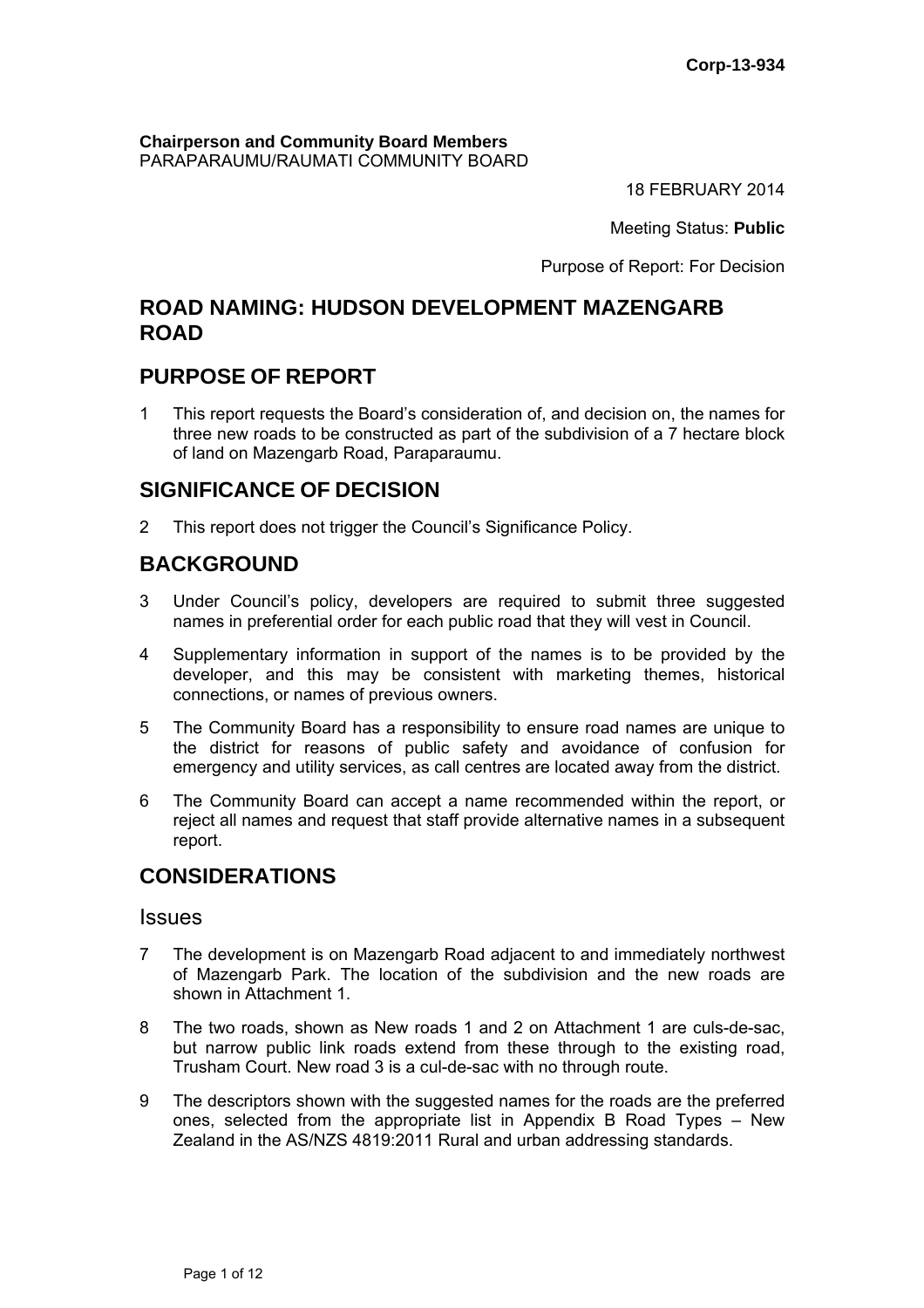- 10 Three of the four names suggested by the developer, Mr Hudson, are consistent with the theme of village names in the Teign Valley in Devon County, England, from where he hails and to which he has a strong connection. The fourth suggested name, "Hudson Place" recognises the developer.
- 11 The adjacent Trusham Court and Holcombe Drive, also developed by Mr Hudson, are village names from the same area.
- 12 The developer has had consultation with representatives of the iwi and the Kapiti Historical Society who agreed that the proposed names are acceptable, recognising a significant local developer, and as part of the theme already used.
- 13 Suggested names, in order of preference.

New road 1 on Attachment 1: This road is approximately 354m long, leading directly off Mazengarb Road, the main part of the road ending with a cul-de-sac but with a narrow lane extending through to Trusham Court.

- 1. **Hudson Place** The name recognises the developer, Mr Bob Hudson, who has been a resident of the district for over 25 years and has developed large subdivisions in this vicinity, including College Drive, Holcombe Drive, Trusham Court and also the San Priamo Place residential area.
- 2. Christow Place Christow is a village in the Teign Valley in Devon, England, the area from which Mr Hudson comes.
- 3. Dunsford Place Dunsford is a village in the Teign Valley in Devon, England, the area from which Mr Hudson comes.

New road 2 on Attachment 1 to this report Corp-13-934: This road is approximately 170m long, running from New road 1 to a cul-de-sac and with a narrow lane extending through to the bend in Trusham Court.

- 1. **Bridford Way**  Bridford is a village in the Teign Valley in Devon, England, the area from which Mr Hudson comes.
- 2. Christow Court
- 3. Hudson Place

New road 3 on Attachment 1 to this report Corp-13-934: This road is a short cul-desac, approximately 90m long adjoining New road 2 at the bend.

- 1. **Christow Court**
- 2. Dunsford Place
- 3. Bridford Close
- 14 'Bridford', 'Christow' and 'Dunsford' are unique in NZ as street names. The nearest districts to have 'Hudson' as part of a street name are Upper Hutt City with 'Hudson Avenue' and Bulls, also with 'Hudson Avenue'. There is no existing 'Hudson Place' in the country.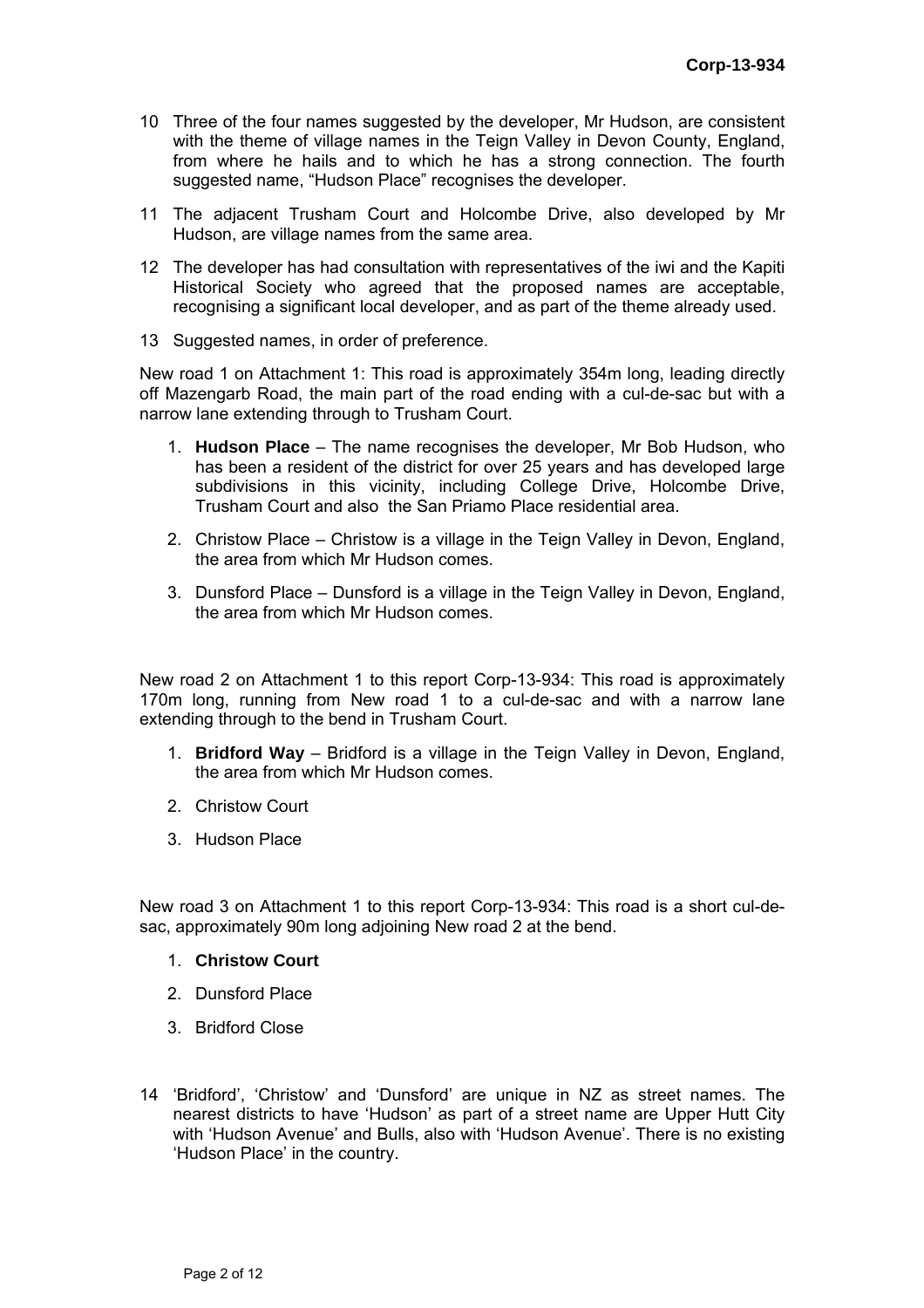## Financial Considerations

15 The cost of signage is paid for by the developer as a condition of the resource consents of this subdivision.

## Legal Considerations

16 The Council and its Community Boards can name roads pursuant to Sections 319 and 319A of the Local Government Act 1974.

## **Delegation**

17 Under Section 10.24 of the Road Naming and Street Numbering Policy 2011, the Council has delegated the authority to Community Boards to:

*accept or reject staff recommendations on: road names; or the alteration of the name of any road; or part of any road within the Board's community area. If all names are rejected the Board may request a further report.* 

## **Consultation**

18 Consultation has occurred with the developer, relevant historical society and iwi representatives.

## Policy Implications

19 There are no policy implications resulting from this report.

## Tāngata Whenua Considerations

20 There are no Iwi or Treaty of Waitangi issues resulting from this report.

## Publicity Considerations

21 There are no publicity issues resulting from this report.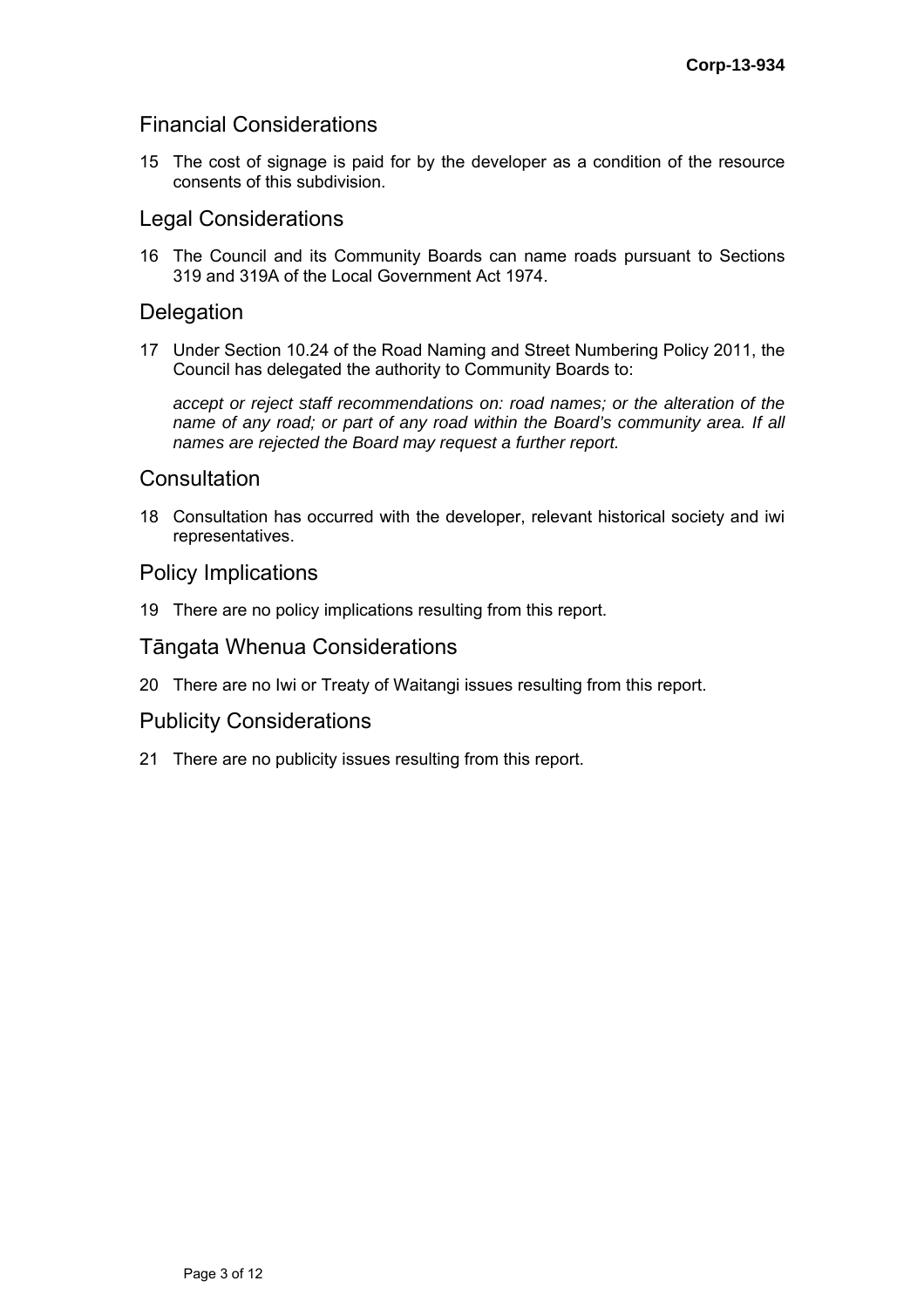## **RECOMMENDATIONS**

- 22 That the Paraparaumu/Raumati Community Board approves:
- a. for New road 1 on Attachment 1 of report Corp-13-934 the name "**Hudson Place**", in recognition of the developer OR the name " **Dunsford Place**' in keeping with the theme of the subdivision
- b. for New road 2 on Attachment 1 of report Corp-13-934 the name "**Bridford Way**"
- c. for New road 3 on Attachment 1 of report Corp-13-934 the name "**Christow Court**"

Report prepared by: **Approved for submission by:**  $\blacksquare$ 

Bridget Carthew Wayne Maxwell

**Title** GIS Data Administrator **Title** Group Manager Corporate Services

## **ATTACHMENTS:**

- 1. Location plan
- 2. KCDC Road Naming and Street Numbering Policy 2011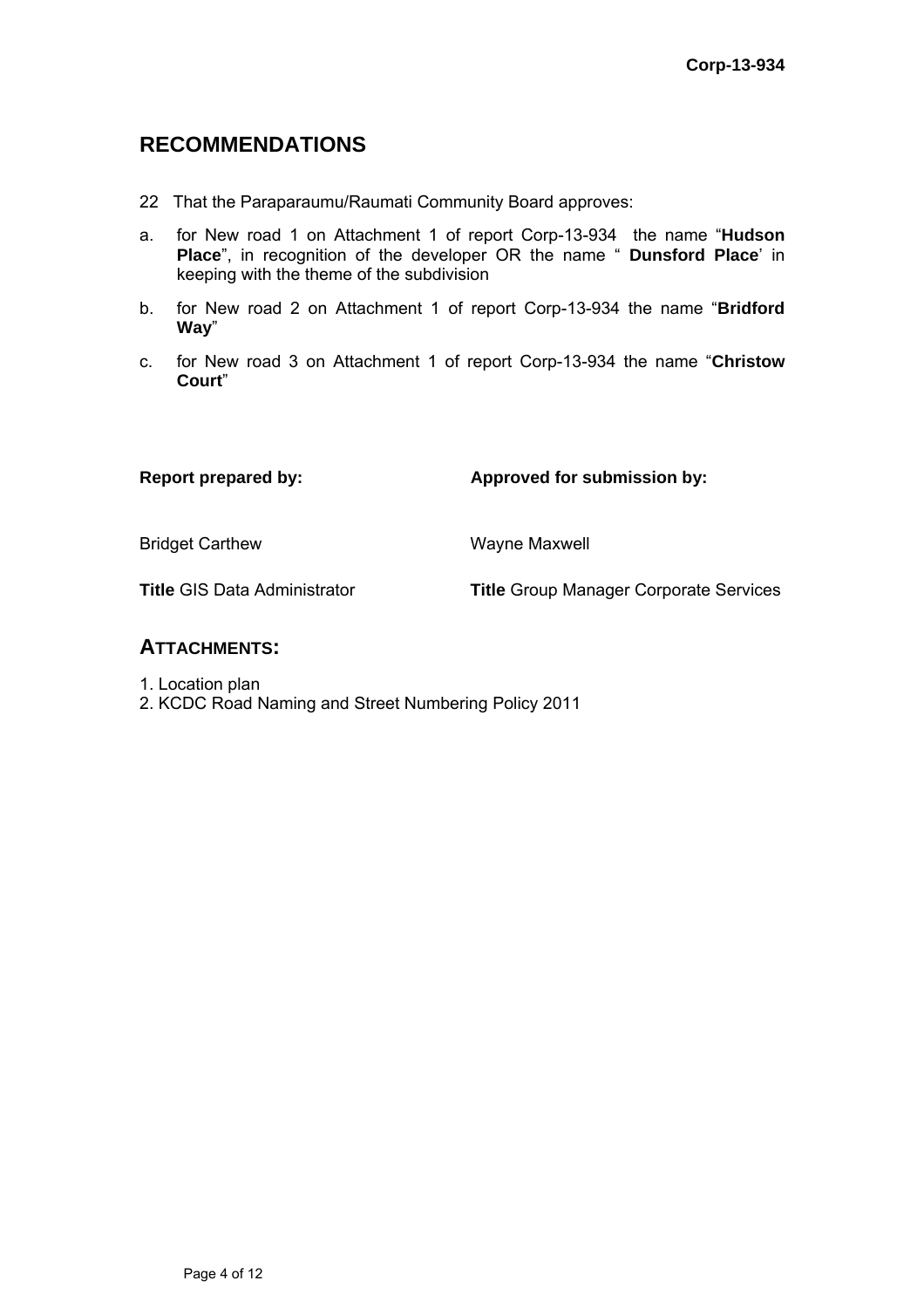## Attachment 1. Location plan

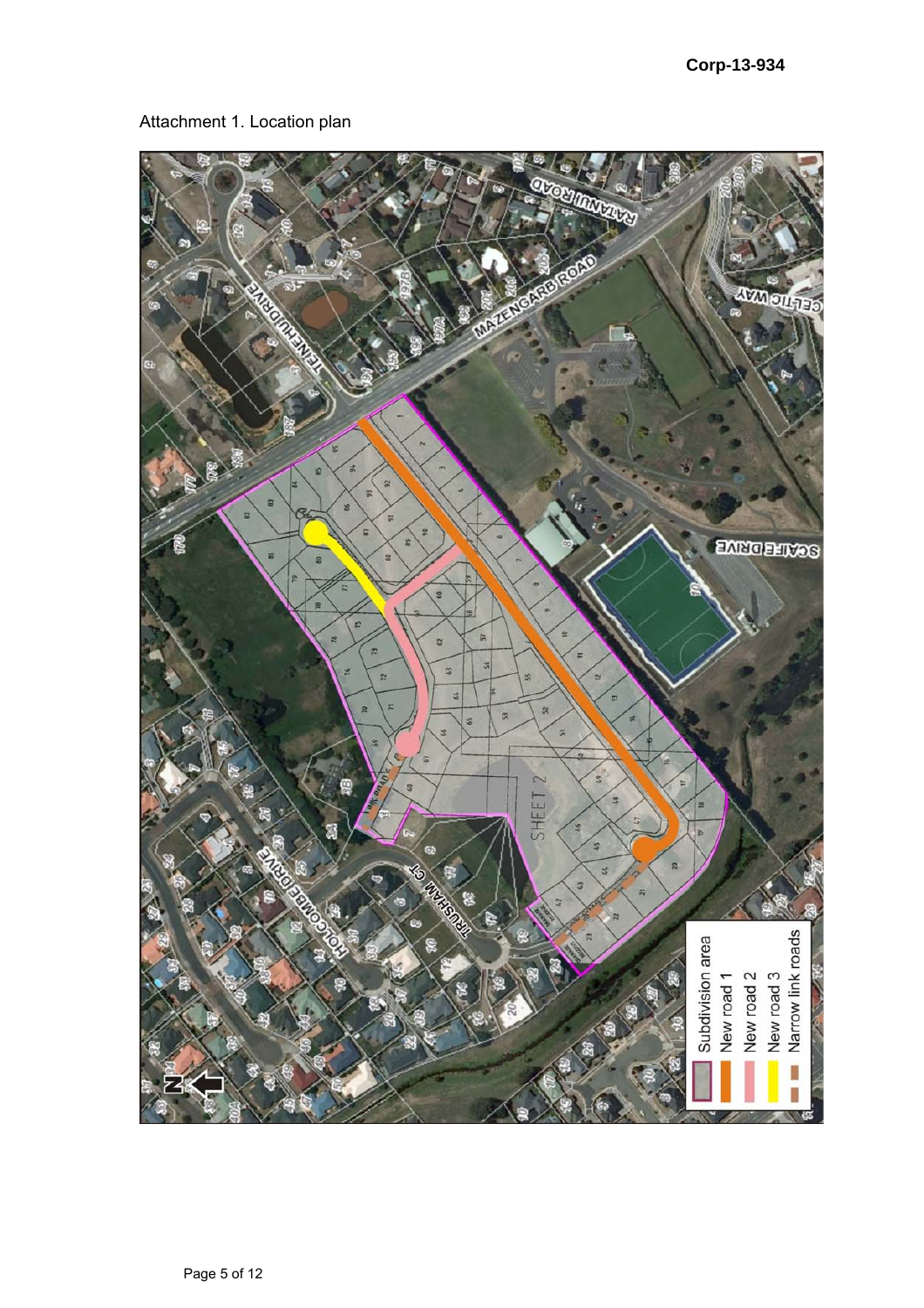Attachment 2. KCDC Road Naming and Street Numbering Policy 2011

**Council Policy** 

## **Title: Road Naming and Street Numbering Policy: 2011 Policy Number**

**Group Responsible:** Corporate Services **Committee/Council** Environment and Community Development Committee **Date Adopted:** 6 December 2011 **Updated on: Next Review Date:** 2016 **Superseded policies** 11.10.0, 11.4.4, 11.4.5, 11.4.6, 11.4.6.1. **Document Location:** *Road Naming And Street Numbering Policy* 

# **INTRODUCTION**

1. This policy provides a clear framework for the management of road names and street numbers within the Kapiti Coast District. This policy states the standards that will be used for road naming and re-naming. It also covers street numbering and how inconsistencies in numbering are to be managed by Council.

# **2. BACKGROUND**

3. Council wishes that the cultural and historic footprint of the land is retained in the district. A method of doing that is for the names of roads to help tell the story. 4. Council is the authority that names roads and allocates street numbers for the Kapiti District. Council has general powers under the Local Government Act 2002, section 319(j) to name roads and under section 319(b) to allocate or change street numbers.

5. Under the Act, Council can also correct spelling, rectify incorrect Maori names, eliminate duplication (in spelling or sound) or eliminate confusion as a result of road re-alignment or layout.

6. Unambiguous road names are needed for Emergency Services, Couriers, postal services and delivery agents as well as for residents and their visitors. Maps are generated that utilise the names given by Council, and these are available more via electronic means than through paper map books.

7. In allocating street numbering the New Zealand Standard AS/NZS 4819 should be applied. This standard was developed to assist in the quick identification of properties for emergency and postal services.

Policy: Road Naming, Renaming and Street Numbers Page 1 of 8

8. This standard covers best practice but there is difficulty in ensuring that this applies to all existing situations, particularly in cases with the sub-division of small parcels and cross-leasing. This issue is particularly prevalent around the beach communities, due to the evolution from less populated beach communities into urban environments. It is difficult to get agreement from resident home owners regarding renumbering existing dwellings and therefore inconsistencies related to this standard will continue in the District.

9. This policy also states the responsibility for signs that will be erected.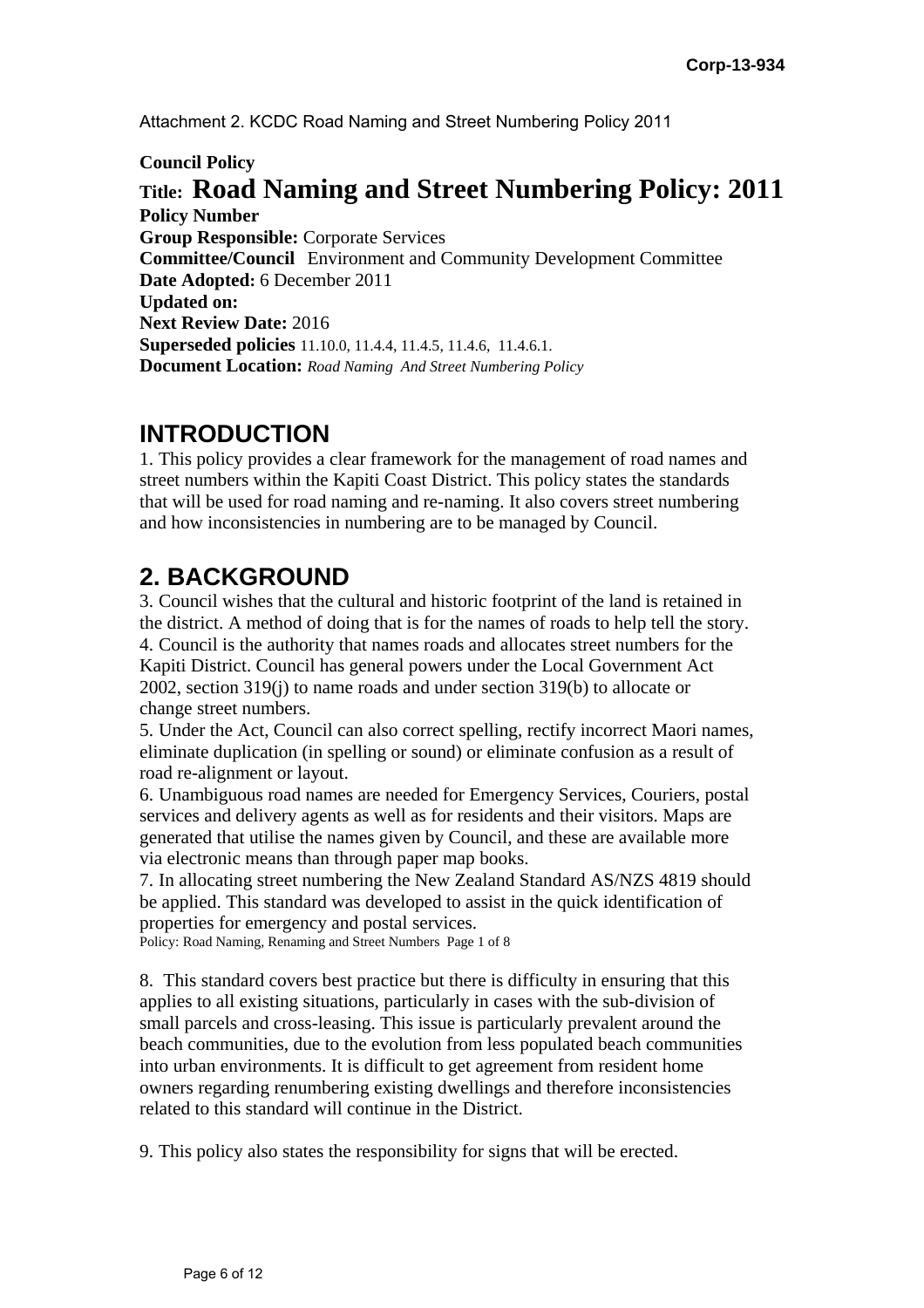# **OBJECTIVES**

10. Road and private right-of-way names should consider:

 being associated to a theme already adopted and agreed to by the Developer and the appropriate Community Board for a geographical area;

- that the theme for the Civic area in Paraparaumu is previous District Mayors;
- maintaining a reference to traditional or historical names for sites;
- that known incorrect names for roads should be corrected by 2014;

 the views of iwi or hapu if the site is on or near a Maori heritage precinct, site or track, and an appropriate Maori name for the site can be identified;

 using input from other community groups, such as 'Friends' groups around reserves and the Kapiti Historical Society;

 honouring local residents who have made significant contributions to the community;

- recognition of events that have had significant impact on the community;
- landscape and topographical features;
- being differentiated from other existing names within this district and adjacent districts, being different when spoken or spelt;
- allowing developers the opportunity to suggest names for roads within their developments;
- reflecting the type of road through use of the suffix; and

 being in proportion to the length of the road (long names on short culs-de-sac can be very difficult to display on a map).

11. Street Numbers should:

 provide a logical and easy method to identify a property or a building on a property where multiple businesses or buildings exist on a property.

# **POLICY PRINCIPLES**

## **Decision making**

12. Delegations in the Council's Governance Structure take precedence over this policy. If there are no delegations for this policy in the Governance Structure then:

 For roads that start and end in different Community Board wards, the Community Boards should make a recommendation to Council; Policy: Road Naming, Renaming and Street Numbers Page 2 of 8

 For roads that start and end within a Community Board's community, the decisions should be the Community Board's.

## **Consultation with iwi**

13. Consultation with iwi groups for the District will take the following approach:

 Te Whakaminenga o Kapiti to provide an updated contact list that may assist staff in implementing this policy, and assist Council during the year if issues arise;

• Ngati Raukawa and Nga Hapu o Otaki: consultation with the relevant hapu on a case by case basis;

- Te Ati Awa ki Whakarongotai: consultation on a case by case basis;
- Ngati Toa Rangatira, Ngati Haumia: consultation on a case by case basis;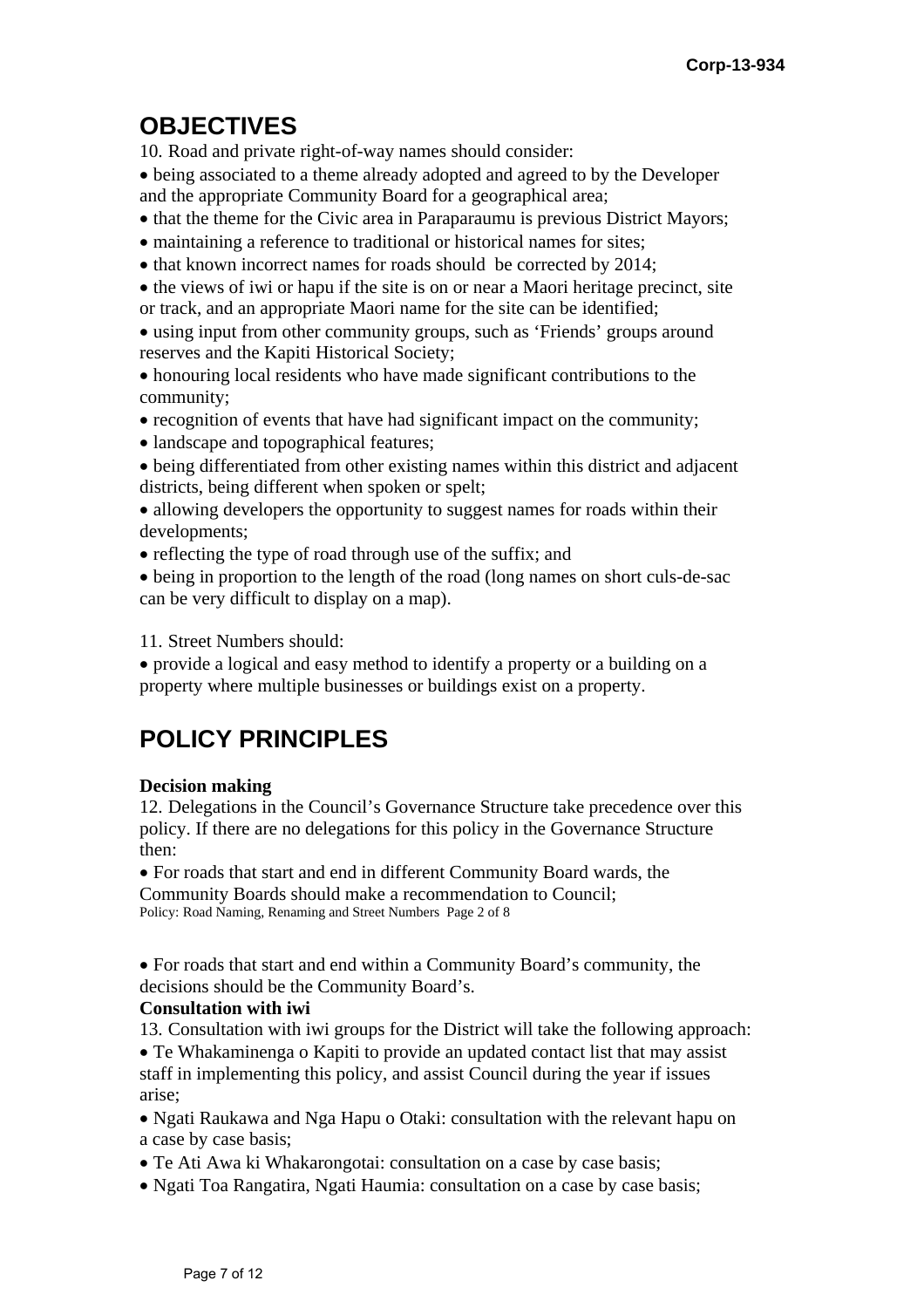developers will be provided relevant contact names and will be expected to discuss opportunities with the relevant iwi. These agreements impact on timeframes and staff will advise that developers should allow up to 4-6 weeks to complete the discussion.

### **Consultation with Historical Societies**

14. Consultation with the Kapiti and Otaki Historical Societies will take the following approach:

 Developers shall contact the relevant Historical Society from the list provided by Council, outline their development and ask if there are any significant events or people that could be recognised through road names;

• Suggestions or comments from the Societies are to be added to the Developer's request.

### **Development themes**

15. A request by a Developer must allow sufficient time for Council to manage the following process appropriately:

 Developers of larger subdivisions are encouraged to develop themes for road names and have discussions with iwi and the local Historical Society prior to submitting their 223 certificate for the subdivision;

 A report will be submitted to the Community Board who will consider the suitability of the proposed theme;

• Themes are only applicable with a development or adjacent geographical area (i.e. not throughout a ward or the District);

 Subsequent submitted names that are based on the theme for the development are preferable.

Policy: Road Naming, Renaming and Street Numbers Page 3 of 8

### **Road names and private right-of-ways**

16. To ensure that road names reflect the objectives:

• Staff, using input from the Community Boards, will create a list of possible road names with a rationale that states the significance of the names for the district. These names are to be used as alternatives to Developer's suggested names if required. The names may be in recognition of residents that have made an outstanding contribution to the community or New Zealand, historical events or places;

• the recipients of the Mayoral Awards will be added to the above list and can be used provided they are unique within this district and that of neighbouring districts;

 developers (or residents of private right-of-ways) shall provide three suitable names for each road on their plans when submitting their engineering survey drawings, in order of preference and with rationale behind each name;

 Developers shall consult with iwi or hapu prior to submitting proposed names to Council (contact names will be provided by Council). Developers must state what consultation they have had with hapu or iwi, the Historical Society or other community groups for the names proposed to help ensure accuracy and consistency;

 proposed names should avoid the names of kin unless they have strong historical links to the geographical area;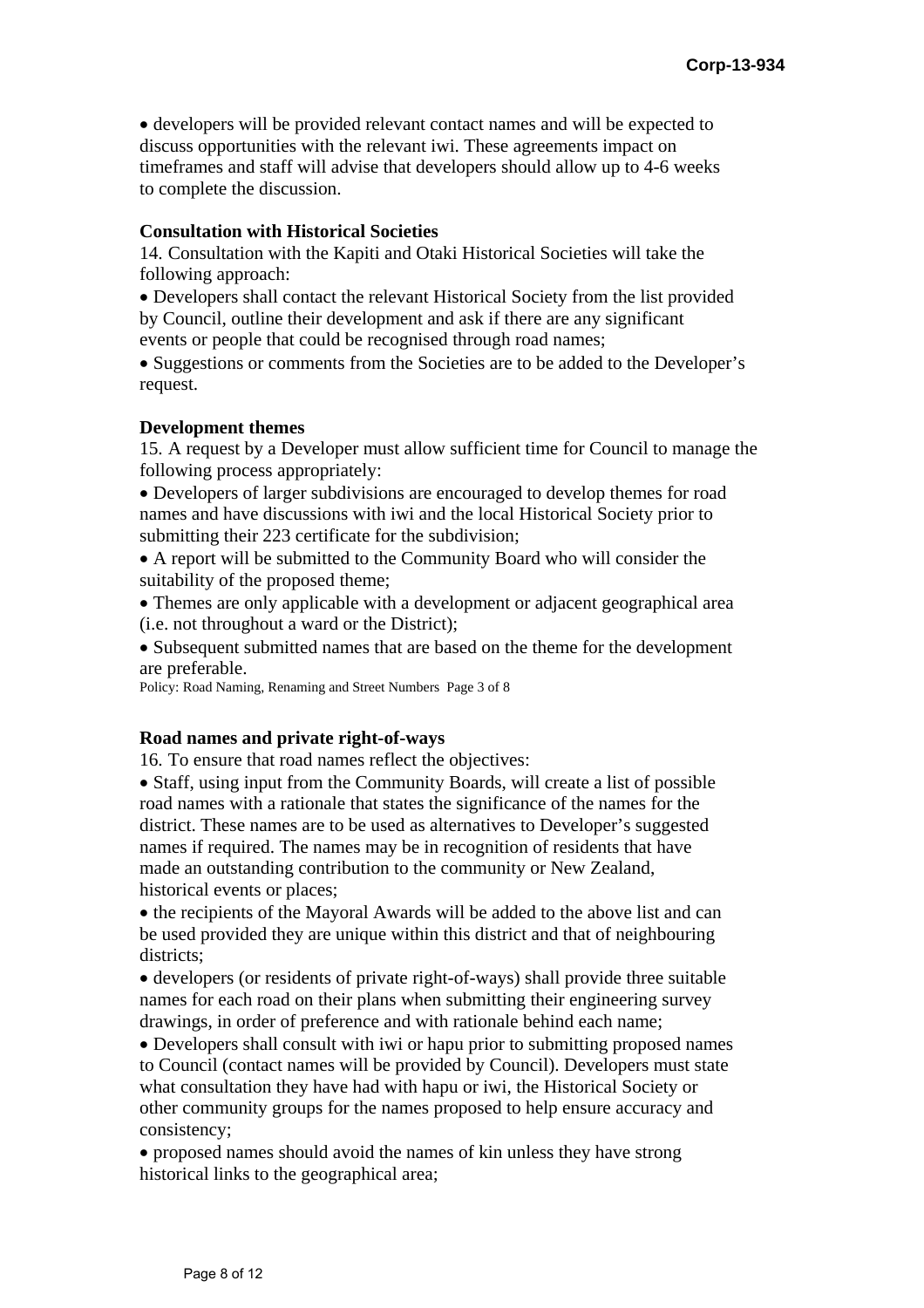staff will advise Developers if the submitted names are unique in the region or are likely to be considered unreasonable by a Community Board;

• if proposed names are not consistent with an agreed theme, Council staff will research other options in line with this policy's objectives;

• a report with the Developer's proposed names and any names resulting from Council's research, which includes consideration of the list provided by each Community Board and consultation with iwi or hapu if this has not already occurred, will be submitted to the appropriate Community Board for their consideration;

• the Community Board will consider and select a name from those proposed in the report for each road to be named, or reject all names and ask for a further report as delegated by Council;

 For roads that start and end in different communities, should there be disagreement on selected names between Community Boards, Council shall make the decision considering the input from each affected Community Board;

 private right-of-ways do not need to be named. However Developers or residents can propose names for un-named private right-of-ways in which case this process if followed. Signs for private right-of-ways shall be met by the developer or residents making the request;

 Paper roads should not be named until they are formed. Policy: Road Naming, Renaming and Street Numbers Page 4 of 8

### **Changing road names**

17. Road names can be changed to correct spelling, reduce ambiguity or to correct suffixes.

18. To correct the spelling of a road:

- the corrected name will be validated with hapu or iwi and/or local historians;
- the Community Board will consider if it is appropriate to consult on the change with the community to correct the name;
- if consultation with the community is required staff will report back to the Community Board on the results; and
- the Community Board shall accept or reject the final recommendation.
- 19. If a member of the community wishes to change a name of a road:
- the proposed name must be validated by Council staff for uniqueness and appropriateness, including consultation with appropriate iwi if required;

 affected residents must be consulted by the person or group proposing the change, and a minimum 75% of responses must be in favour of that change; and

• the Community Board shall accept or reject a recommendation.

20. Council staff can initiate a change of name to correct duplication or ambiguity within the district or region if this is causing issues for emergency services or postal services. This process must involve:

• consultation with hapu or iwi to seek resolutions for Maori names, and seek alternative names for the report;

 submitting a report with a proposed list of names to the Community Board for their consideration. The board can reject the recommendations or select a proposed name, or names, for consultation with the community;

• consultation is required with affected residents stating the benefits and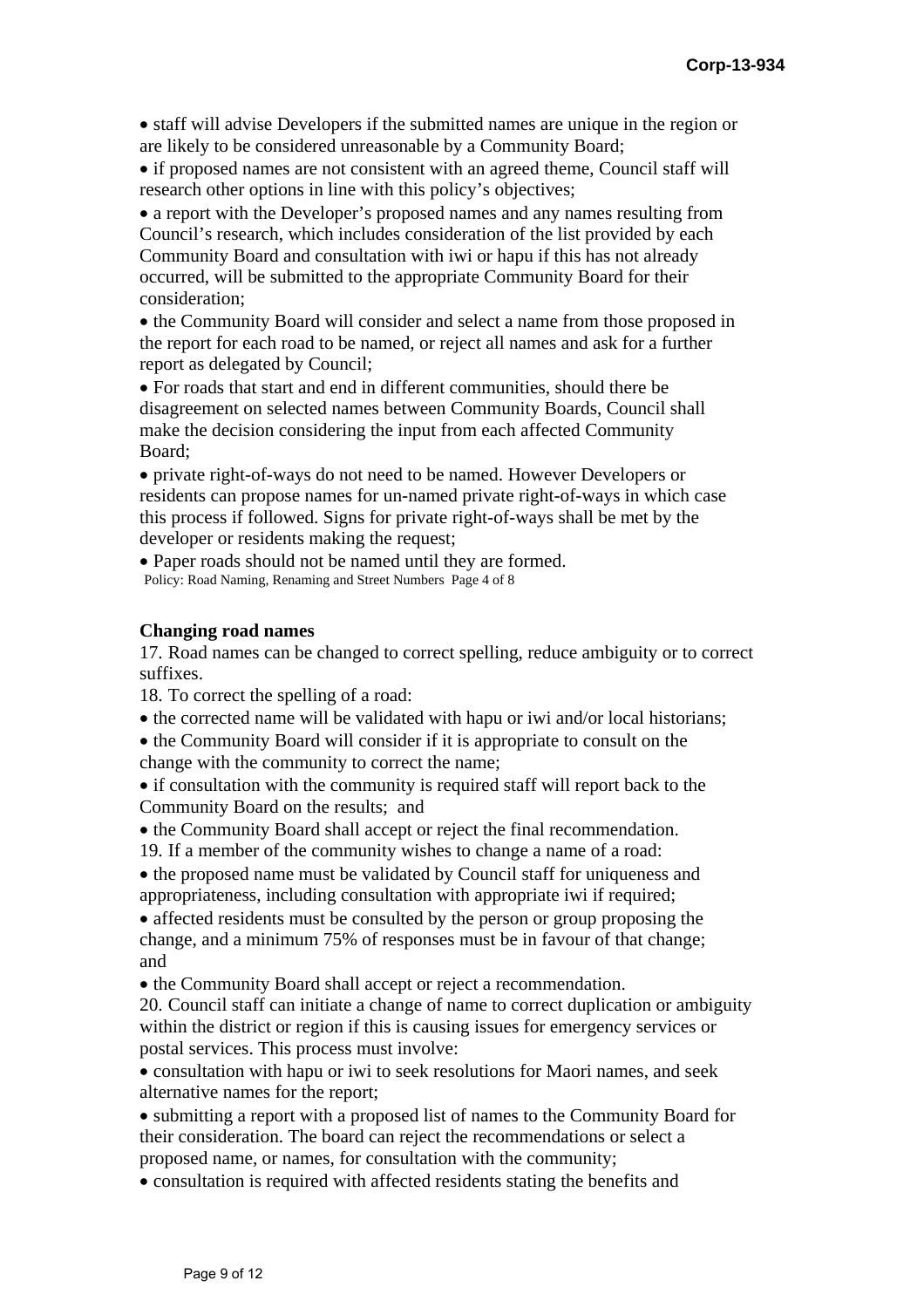disadvantages of the change to establishing the level of support. A minimum of 75% of responses need to be in favour of the recommended change; and

• the Community Board shall accept or reject a recommendation.

21. Council staff can initiate a change to the suffix for a road due to changes of a road's use or form by:

 consulting with affected residents stating the benefits and disadvantages of a change and establishing if a minimum of 75% of responses are in favour of a change; and

- tabling a report Community Board with a recommendation; and
- the Community Board shall accept or reject the recommendation.

### **Street numbering**

22. Street numbers for new developments must be:

- set by Council staff following the New Zealand Standard AS/NZS 4819; and
- clearly displayed from the main street entrance.
- 23. Correcting street numbers will not be applied retrospectively unless:
- there is significant risk of delay or confusion for emergency services; or
- it is initiated by a request from the affected residents.

Policy: Road Naming, Renaming and Street Numbers Page 5 of 8

#### **Sign installation and maintenance**

24. In new developments:

- developers are responsible for the cost of installing Street Signs;
- street signs are to be installed to Council's specifications by Council staff.

This shall be prior to the issue of a 224 certificate.

25. Maintenance of signs:

• are not the responsibility of Council where a development company has erected its own ornamental nameplate in addition to the Council street sign, and that ornamental nameplate is damaged or stolen. Council will maintain the standard street signage only;

- that were installed by Council are the responsibility of Council.
- 26. Where a road name is changed and the changes were initiated by:
- Council, the cost shall be at Council's expense:
- initiated by another party, the costs shall be met by that party.

Policy: Road Naming, Renaming and Street Numbers Page 6 of 8

## **APPLICATION OF THE POLICY**

#### **Responsibilities of Community Boards**

**1. Prior to receiving reports**

 The Community Boards may provide input to staff to develop and maintain a list of names, historic places or events that they believe are significant within their ward. This list should include an explanation as to the contributions those individuals have made or relevance of the places or events.

#### **Responsibilities of Developers**

**1. Prior to issue of a section 223 certificate;**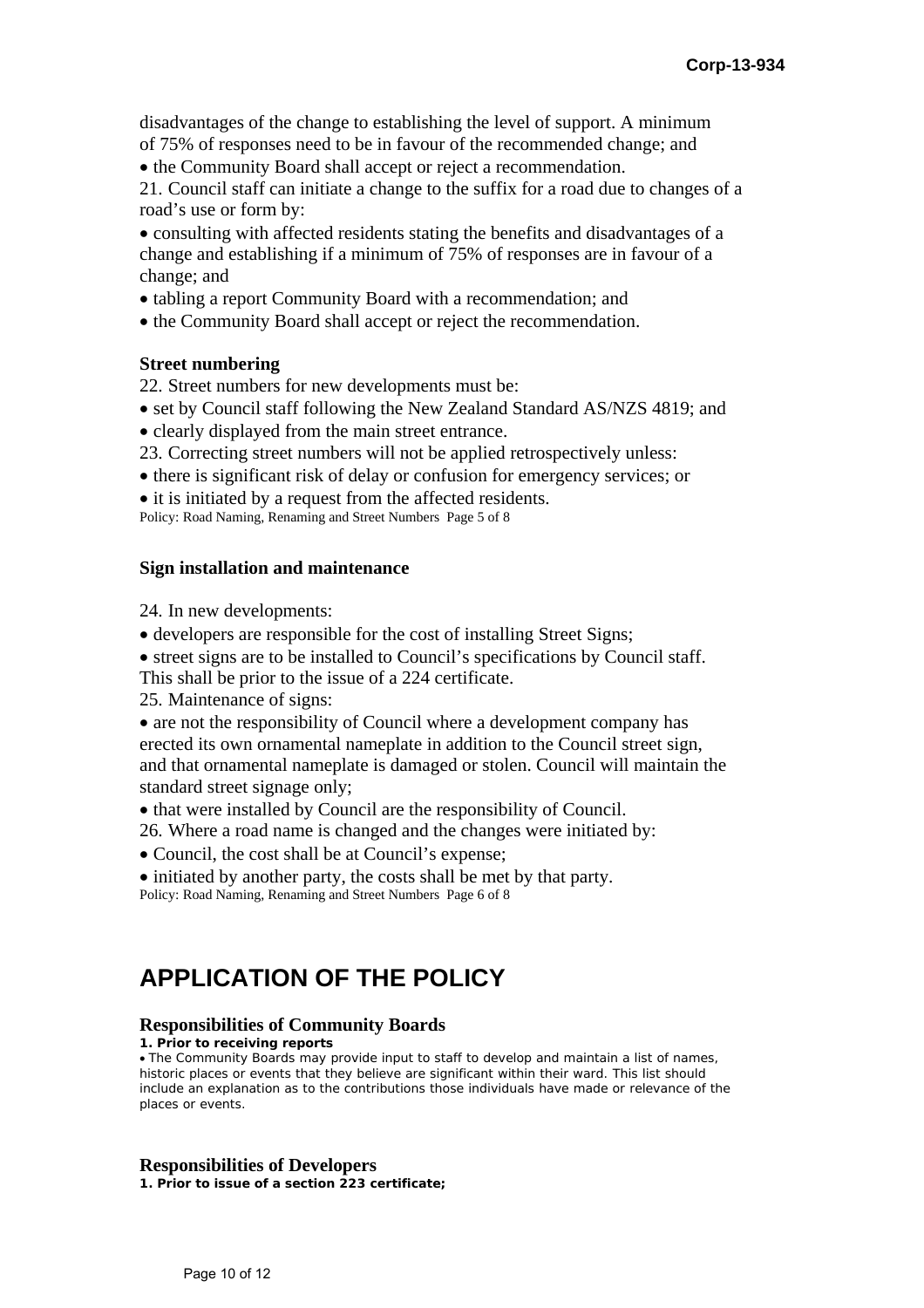Identify and validate any significant names that could be applied to a subdivision's roads by the relevant hapu or iwi. Contact details are provided by Council staff.

 Consider developing a theme for road names in the proposed sub-division. Submit this theme and rationale with the 223 application.

 Provide three proposed road names for each road to Council for consideration prior to applying for a 224 certificate. Recognise that Council's meeting cycles require 10 weeks to process requests. For each road give reasons for each proposed name and an order of preference. State what discussion has been had with iwi representatives and the outcomes.

#### **2. Prior to issue of a section 224 (c) certificate;**

 The developer must supply and erect street name signs with the approved names as designated by Council in accordance with Council's standard for Street Signs.

### **Responsibilities of Te Whakaminenga o Kapiti**

#### **1. At the start of each triennium**

Provide or review a contact list for members of Te Whakaminenga o Kapiti.

 This list will, where possible, identify a list of contacts that can assist developers and staff to gauge appropriateness of suggested road names, or provide alternatives for consideration.

**2. Ongoing**

- To maintain the above list as required.
- To monitor the effectiveness of this policy.

Provide guidance if there are difficulties in identification of a contact for an area.

### **Responsibilities of staff**

**1. At the start of each triennium** 

Maintain the list of iwi contacts through Te Whakaminenga o Kapiti.

With Community Boards update the list of notable names.

**2. On receipt of section 223 certificate.**

 Assist developers unfamiliar with the naming process and ensure they are aware of the benefits of consulting with iwi.

 Validate the names for uniqueness and appropriateness, advising the developer of issue so that they can submit alternatives if desired.

 Ensure consultation with appropriate iwi has occurred. Policy: Road Naming, Renaming and Street Numbers Page 7 of 8

Submit report to Community Board(s) or Council as appropriate.

- Inform developers of the outcome.
- Action the naming of roads and street numbering.

# **DEFINITIONS**

 **223 Certificate**: A Section 223 certificate approval is for a Title Plan and any easement shown on a subdivision plan approved by Council as part of the subdivision consent.

 **224 Certificate:** The 224 certificate is issued to Developers when the legal titles have been allocated to the subdivision, development conditions have been met and all development fees paid.